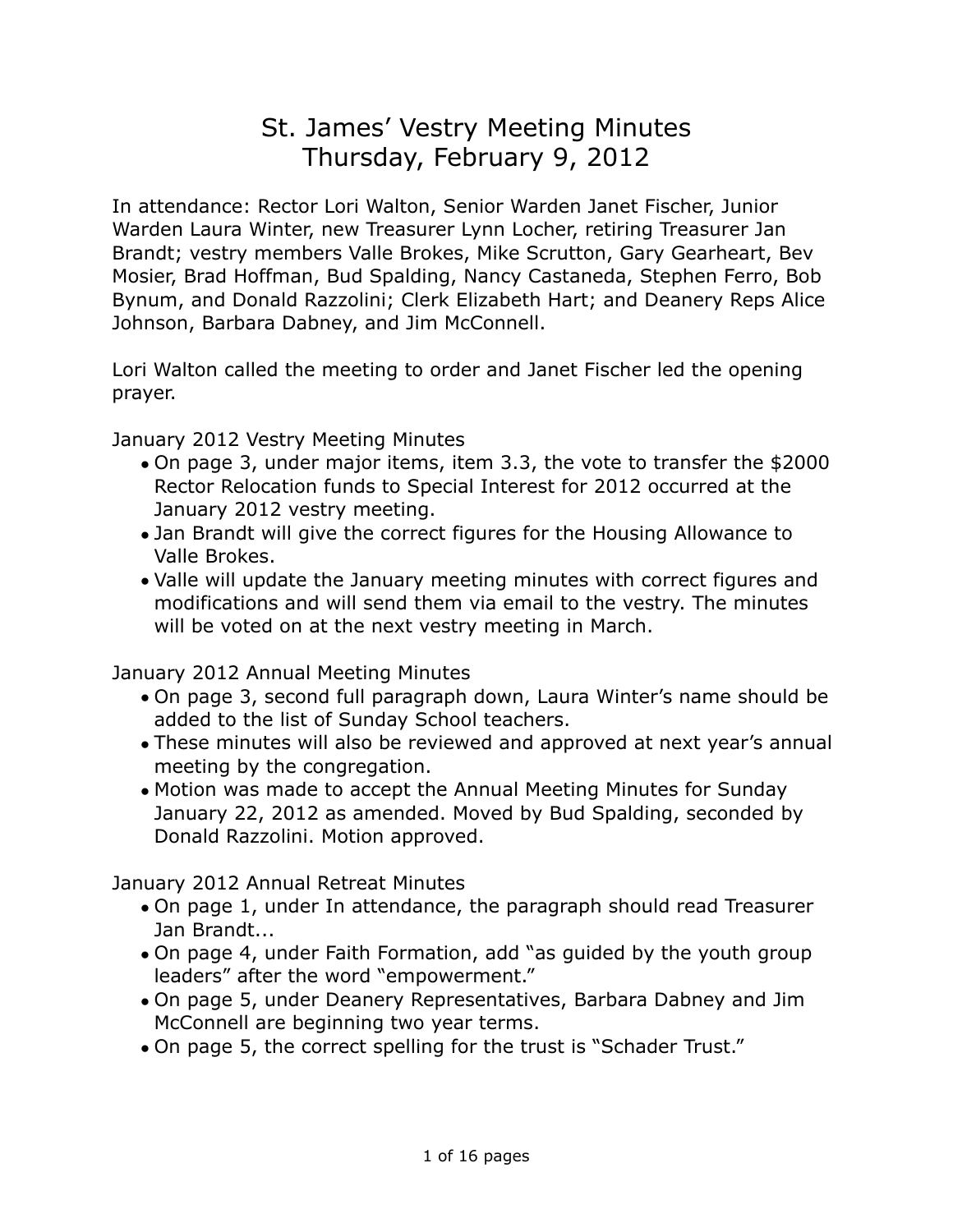• Motion was made to accept the January 27-29 Annual Retreat Minutes as amended. Moved by Donald Razzolini, seconded by Bob Bynum. Motion approved.

## New Treasurer

Motion was made to appoint Lynn Locher as the new Treasurer of St. James'. Moved by Bud Spalding, seconded by Bev Mosier. Motion approved.

Financial Report

- On the Accounting Summary page, the first column should be 1/31/2010.
- Our cash on hand has improved significantly.
- We are almost on target with pledges paid in January.
- Unpledged contributions also exceed budget, but that also includes the endowment checks, which are not part of the operating budget. Vestry will decide how the money from Endowment will be used.
- We are ahead in building pledges
- Fundraising from the John McCutcheon concert is still in the Special Interest fund because all the bills against the fundraiser have not yet been paid. We will need at least another month to make sure all the bills are paid. Fundraisers Clearing in Special Interest has \$3058.30.
- There is \$250 budgeted for vestry retreat. It is usually paid in two lump sums of \$250 each. When we have had the retreat at places like Mercy Center, a deposit has been required in September or October.
- Pension is paid in quarterly payments
- Money for the banners is generally taken out of Special Interest Evangelism. Banners cost approximately \$300 each.
- Motion was made to accept the Financial Reports. Moved by Gary Gearheart, seconded by Donald Razzolini. Motion approved.
- The annual budget information is available online, but the monthly financial reports are not. Brad Hoffman asked if there was a way to have some of the financial information on the website accessible only by password (for example, salary information). According to Jan Brandt, at an administrators and treasurers meeting last year it was recommended to not have financial information online or to only have the financial information briefly online, and then removed. There are churches that have a password protected area on their websites, and items such as group photos, vestry minutes, etc. are posted in that area. Lori stated that this subject warrants further discussion.
- Lynn Locher has requested that all church email be sent to her at stjtreasurer@comcast.net.

Calendar Updates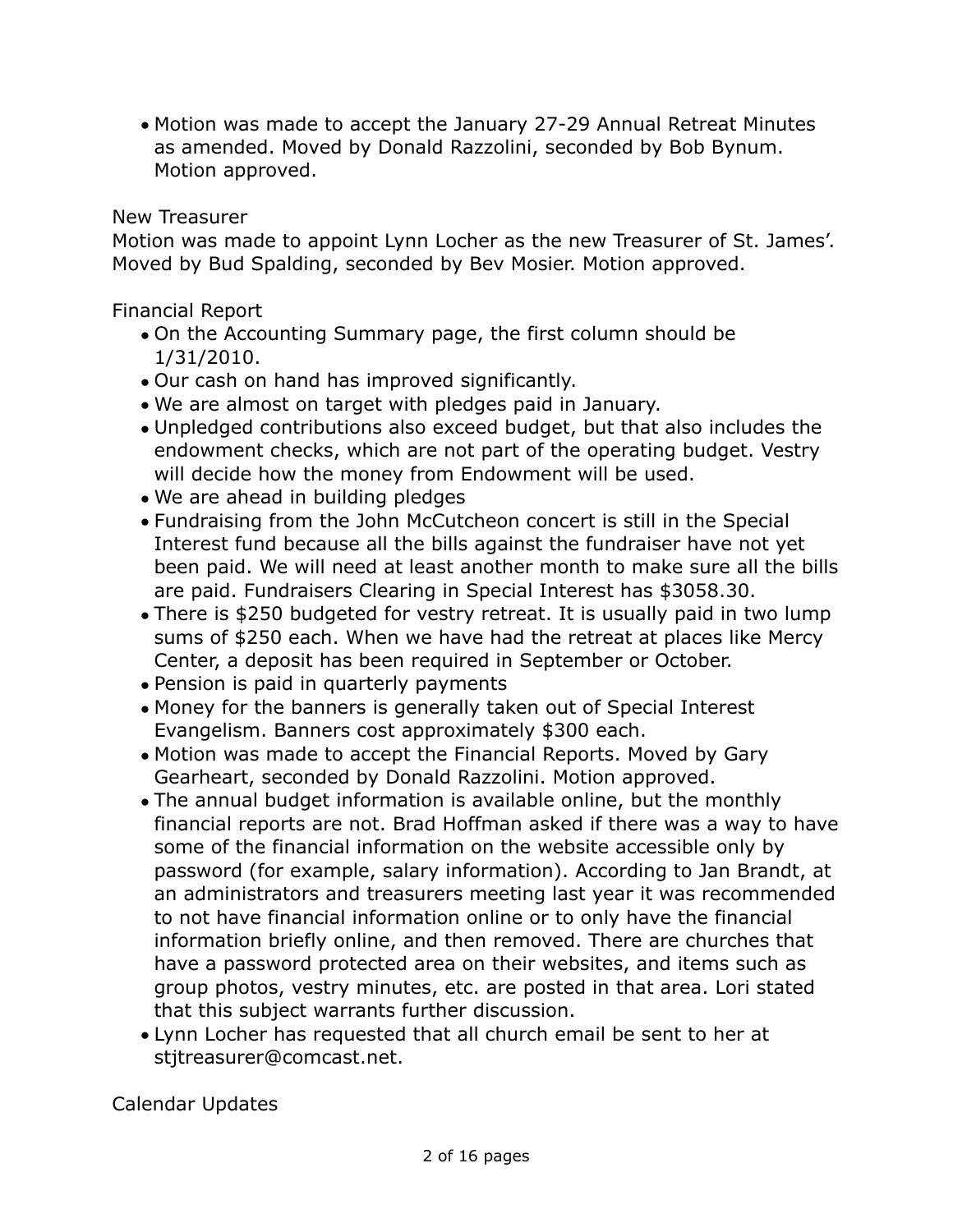- February 21 Shrove Tuesday Pancake Supper from 6-7:30 pm
- February 22 Ash Wednesday. Three services at 7 am, 12 noon, and 7 pm
- Lenten Evening series begins Sunday, February 26 at 9:15 am, then continues on Tuesday evenings (February 28, March 6, 13, 20 and 27) from 6-8 pm.
- April 1 Palm Sunday
- April 5 Maundy Thursday supper and service at 6 pm
- April 6 Good Friday. 12-2 pm service in Little Church, 2-3 pm stations of the Cross, 8 pm Tenebrae service in Little Church with choir
- April 7 Easter vigil at 8 pm
- April 7 Youth group will have an overnight on the St. James' campus
- April 8 Easter Sunday, one service at 10 am, with Easter egg hunt after the service

The Deanery/Vestry retreat for 2013 has been set for January 25-27.

## Review of Deanery/Vestry Retreat

- Positives
	- A chance to interact with the other churches
	- Exchange of information
	- Good camaraderie among St.James' vestry members with interacting with people from other churches
	- Beautiful location
	- Good outside speakers
	- Good to know what is going on in Deanery get a bigger picture
	- Deanery reps spent more time together than they normally do, although they didn't have clergy with them. The reps learned a lot about what they were supposed to be doing.
	- Breakouts at mealtime
- Negatives
	- Sleeping arrangements the beds were uncomfortable, and having only one bathroom for six people.
	- Bishop's Ranch is a long distance away, and costs a lot of money. It's not very green, even when carpooling. There are retreat centers that are closer.
	- While liked the outside speakers and spending time as a Deanery, it was felt we could have achieved everything we achieved as a vestry locally, having spent less time traveling, and less time investment. We could have achieved all that we did as a vestry in one concentrated day. That has been the tradition for St. James' for several years.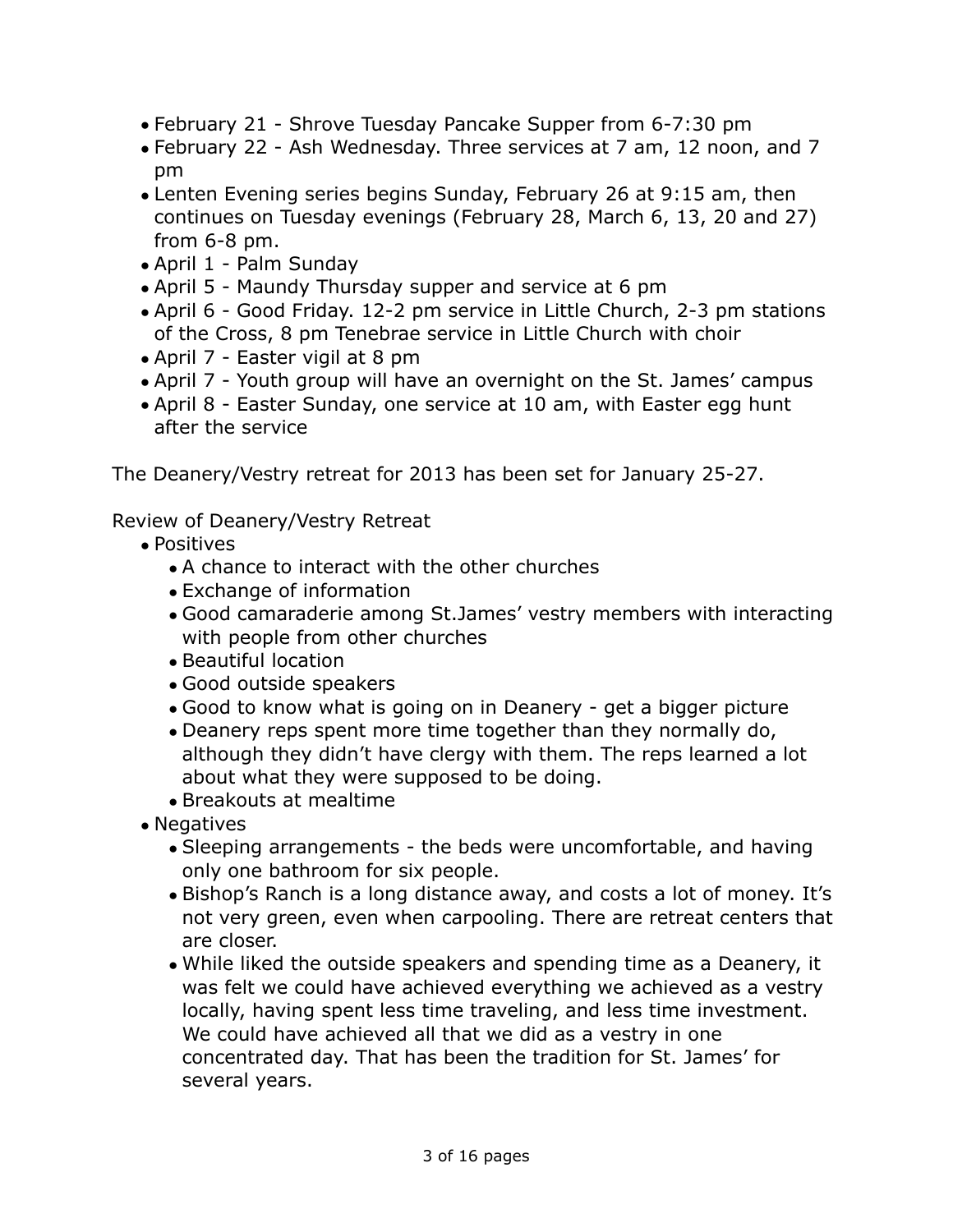- This is the first time St. James' has gone on a vestry retreat in this format.
- This Deanery wide vestry retreat is being held up by the Diocese and the Bishop as the premier model for doing ministry together.
- One of the reasons this is being held up as a model is that this is a way of doing area ministry - ministry amongst all six churches. However, perhaps we need to be more intentional about doing ministry together. Lori suggested that part of the weekend could be used for a very intentional breakout session per ministry, with assigned facilitators and notetakers, and then disseminate the information and the ideas that get passed around. At this retreat there seemed to be little integration with the other vestries.
- Some of the Deanery members from other churches have been members for a long time. It can be difficult for new Deanery members to be integrated into the group. It is important to make our voices heard.
- Straw vote would you go again next year (cost is \$170, financial assistance if needed) with modified agenda that Lori will bring to the rectors. The vote was affirmative.
- Lori will strongly suggest a modification of the agenda along the lines of the discussion.

Issues coming up at Deanery Meeting on March 11, 2012

- One-time only projects: AIDS walk, Deanery bash in Pleasanton in August, family camp at St. Dorothy's Rest, Corazon project
- Ongoing projects:
	- Jim McConnell is working on communication issues. Right now there is no way to send an email to all the Deanery members in the Diocese. A suggestion would be for each church to have a distribution list similar to the one we have for vestry.
	- Sacred Space outdoor service for the unhoused.
	- Education and training. Some of the core trainings (lay Eucharistic Minister, Godly Play, etc.) are no longer being done by the Diocese.
	- Ongoing discussion of youth presence at Convention.
	- Need to decide if we want to submit a project to Episcopal Charities for them to evaluate from our Deanery. Amount awarded would be \$10,000. An example would be the mobile health van for Abode. It's all about having a good project.
	- The Deanery reps would like a sense of how the vestry feels about these projects to take back to the Deanery meetings.
- Comments on one-time projects
	- The Deanery Bash has had lukewarm success. Members from every church do show up, and one of the arguments in favor of the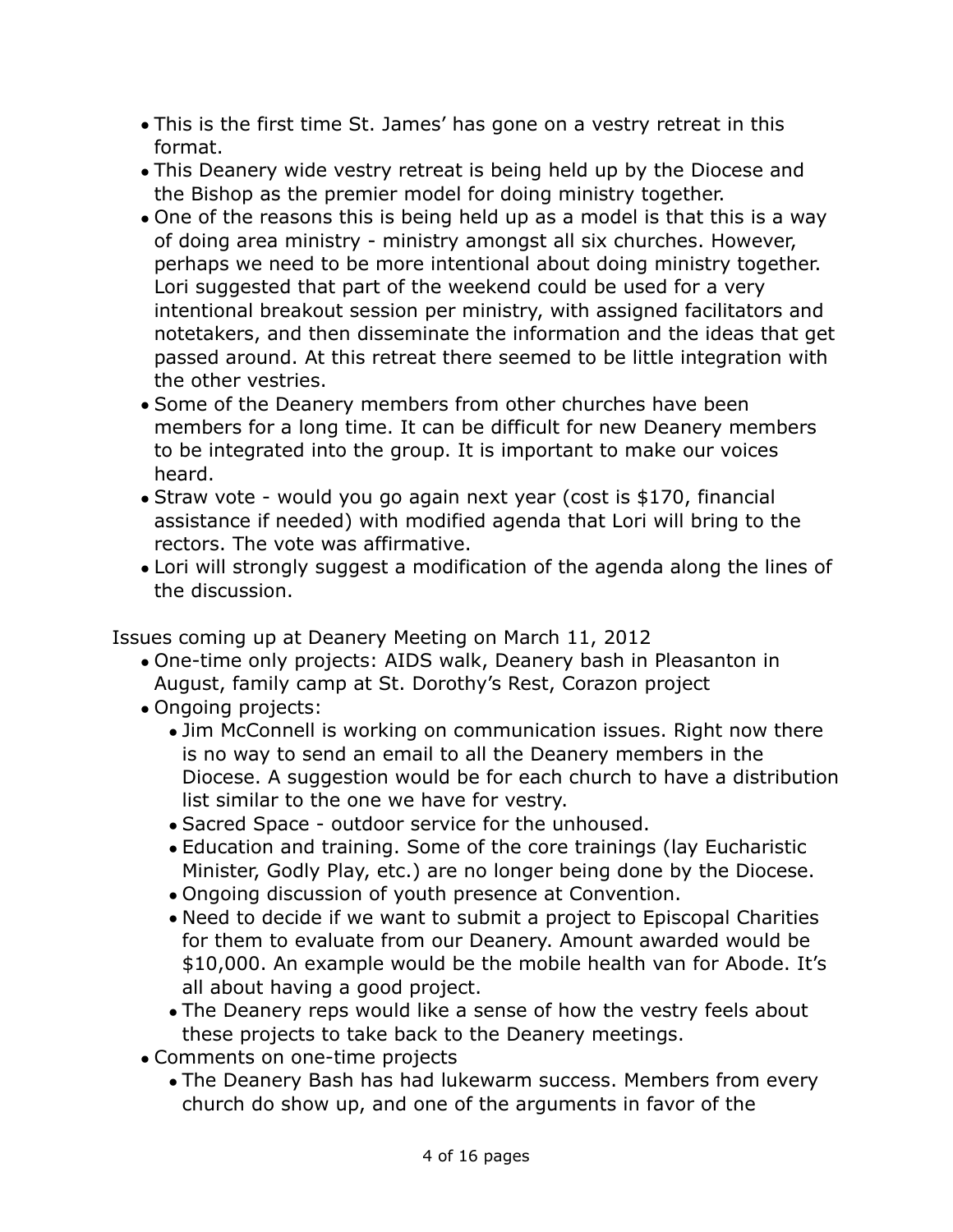Deanery Bash is with all the banners, etc. it's a very overt presence of the Episcopal Church out in public.

- Lori has already declined family camp at St. Dorothy's Rest.
- Corazon project has been a pet project for a couple of the churches. At last years' Deanery/Vestry retreat the decision was made to do the Corazon build, but St. James' was not part of that decision. St. James' did donate \$1300 towards the project. It was felt, however, that it was poorly executed and poorly communicated and we didn't have a buy-in.
- Lori feels it is important to do a Deanery wide outreach effort, but that perhaps it is time to do something different.
- Look to the Deanery Reps for communicating the fact that these events have not been well shared. We need to know the logistics what, where, when and how.
- Comments on ongoing projects
	- Sacred Space This project will probably be done, but not sure if St. James' will participate. Bishop suggested Hayward - central to several of the churches, and Hayward is a depressed area.
	- Youth presence Our Deanery did not have a youth at the last Convention. Not sure if we want to have a youth at the Convention, unless one is interested.
	- The March Deanery meeting will discuss whether or not to offer a project to Episcopal Charities, so this was put on the table for further discussion at the next vestry meeting.

Status of Clergy Housing

- Working with Bank of the West
- Committee is in the process of crafting an equity share agreement which will then come to the vestry for approval.
- We also have to submit a cover letter
- The equity share agreement also has to go to the Diocese for approval

Status of the Schader Fund

- Putting together a questionnaire to send to the congregation so that we can get their input
- Once any money goes into Endowment, it cannot be pulled back out
- The Lead Team had discussed among themselves funding a part-time children's/youth coordinator/minister, and it was felt that this was a good idea. First year would be funded 100%, second year funded 2/3, third year funded 1/3, with the goal of the cost being absorbed into the operating budget by the end of the third year.
- The vestry will make the final decision on how this money is spent.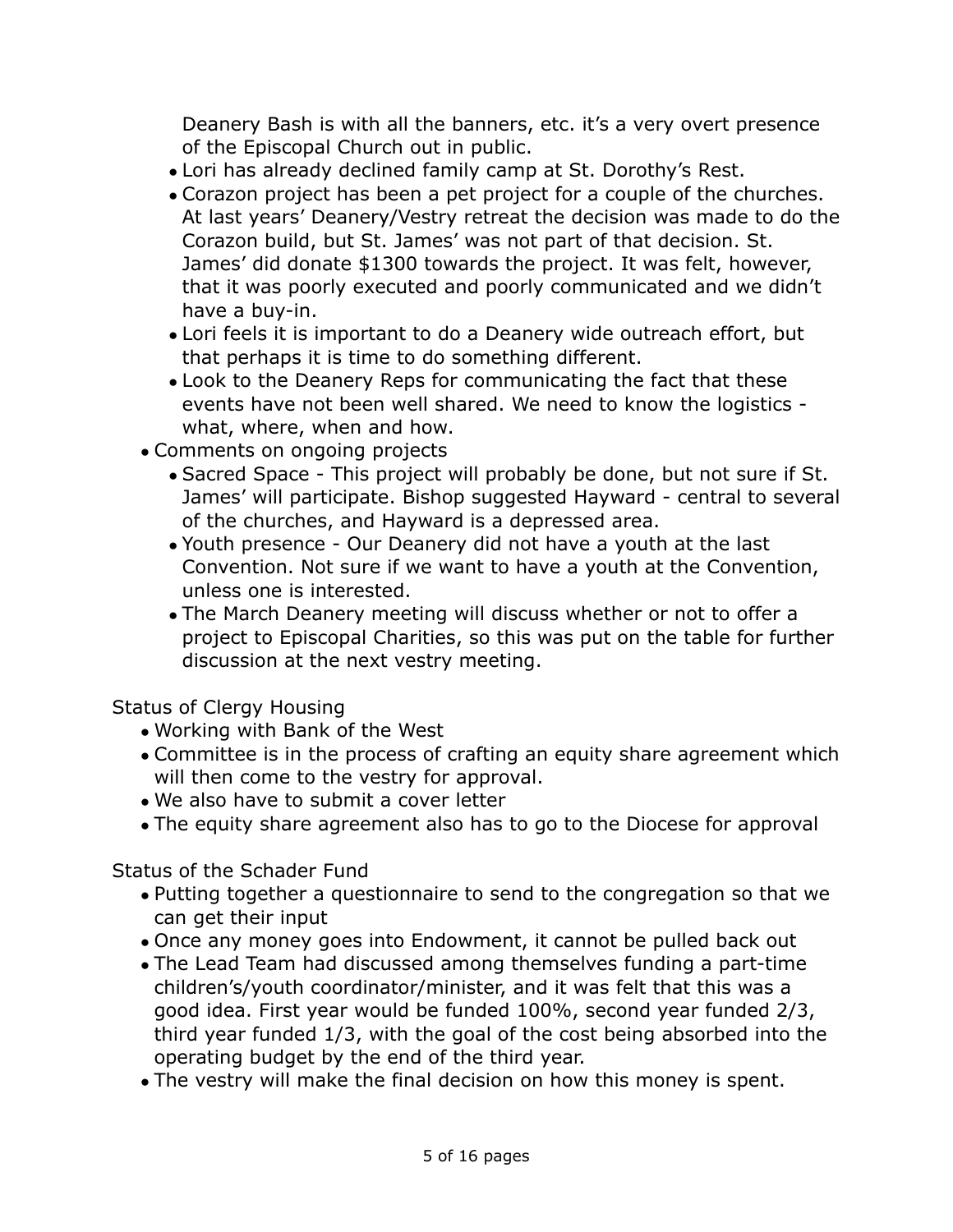- The questionnaire will be presented to the entire congregation. The Schader Fund Committee will tabulate the responses as a guide to make some recommendations to the vestry. It is the vestry's responsibility to vote on the recommendations made by the Schader Fund Committee.
- The questionnaire will help determine the congregation's priorities.
- Do not have to allocate all of the money at once. It was suggested to add a line saying to keep x amount in savings for a certain time period.

Use of Former Treasurer's Office

- This office is in the back of the Big Church, with one entrance from the outside and one from the AV room.
- Right now all of the the building plans are stored in a barrel that can be difficult to get to.
- Facilities would like to move the building plans to that office, and devise some way to make the relevant building plans available.
- Also put up a white board or two to list projects, timelines, etc.
- The two file cabinets in that office are church history, photos, archives, and there is more information to be put into those files.
- The idea is to make the office an archival room.

Ducks for Bucks

- Ducks for Bucks is a fundraising activity
- Last year we made approximately \$1600
- This event is the last Saturday in April at Lake Elizabeth
- There is a line item in the budget for fundraisers. If we do not participate in this fundraiser we will have to come up with some other fundraiser.
- Motion was made to approve the Ducks for Bucks fundraiser. Moved by Donald Razzolini, seconded by Bob Bynum. Motion approved.

Request to Approve Tree Trimming Expenses

- Estimate for renting the equipment needed for trimming trees from Cresco (includes telescoping boom, chipper, chain saws) is \$750.00. Asking for approval of \$1000.00 to account for any additional needs. Tree trimming is scheduled to take place on Saturday, February 25 all day (barring inclement weather). This has been done for the last 4 years.
- Money to come out of the Building Fund, work party major equipment rental (\$700) first, the rest out of Maintenance.
- It was suggested that this expense be budgeted every year.
- Any injuries to volunteers would not be covered under workers comp. The person's own personal insurance would pay.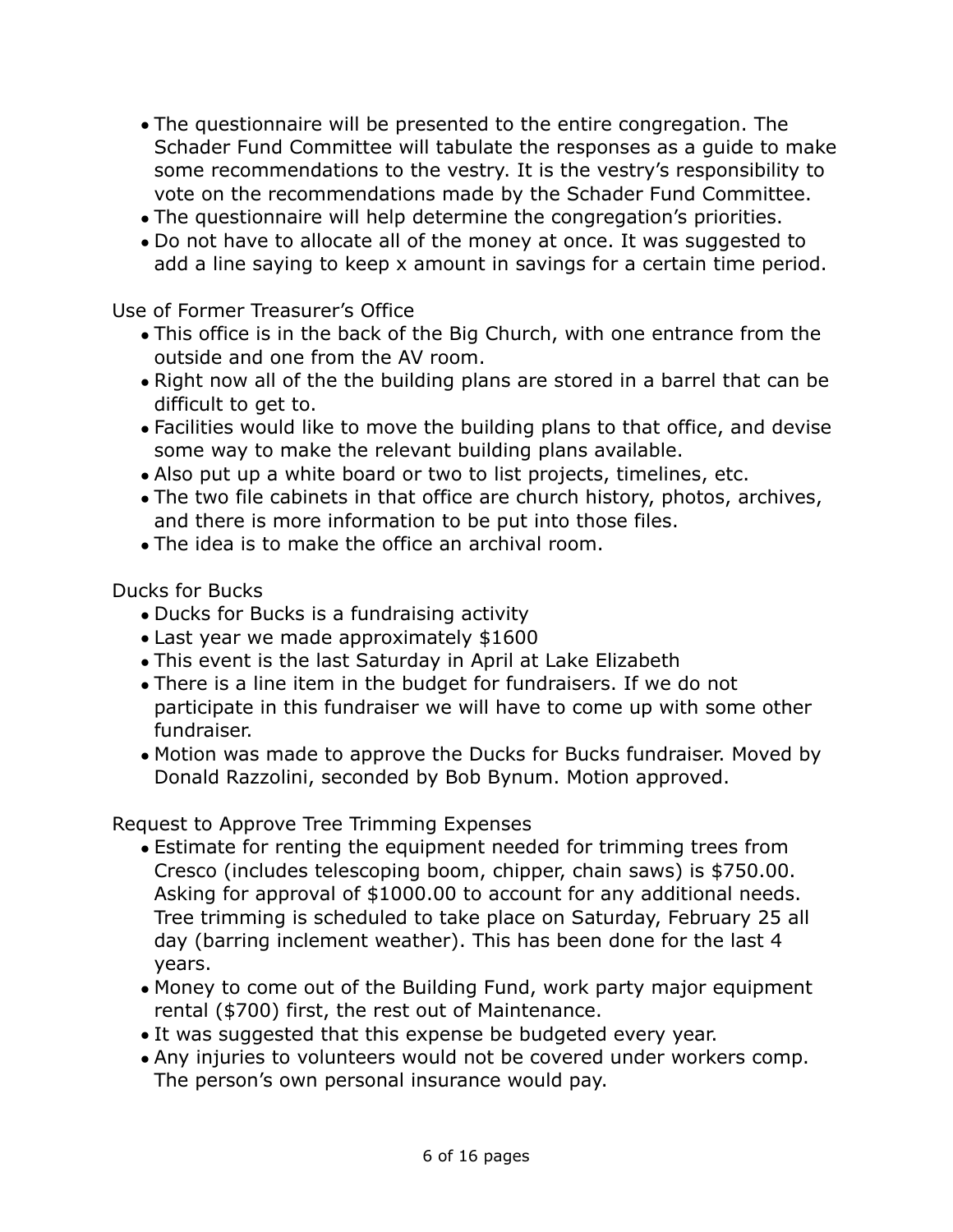• Motion was made to approve up to \$1000.00 for the work party tree trimming effort. Moved by Bev Mosier, seconded by Donald Razzolini. Motion approved.

Commissioning of Vestry and Deanery Reps

• This will be done on February 12 at both the 8:00 and 10:30 services. Vestry and Reps need to come to one service.

Other Business

• When there is a major change to the campus (beyond general maintenance and repair) Lori should be included in the conversation.

CLUSTER REPORTS

Communications and Evangelism Vestry Report Feb. 7, 2012

• Instrumented the website for analytics so in future we can better see who is visiting the site. This started on Monday Jan 30<sup>th</sup>. In the first week, top visitors lived in:

| City                   | Unique Visitors | Unique Pageviews |
|------------------------|-----------------|------------------|
| Fremont                | 27              | 69               |
| San Francisco          | 14              | 21               |
| <b>Stevenson Ranch</b> | 11              | 11               |
| <b>Union City</b>      | 5               | 9                |
| San Jose               | 4               | 6                |
| Newark                 | 3               | 7                |
| San Mateo              | 3               | 10               |
| Castro Valley          | 2               | 13               |
| Oakland                | 2               | 6                |
| San Diego              | 2               | 2                |

• Claimed ownership of "Saint James' Episcopal Church, Fremont CA" Facebook page. As mentioned when we met at Bishop's Ranch, we've had a "Place" ever since Facebook initiated their "check-in" feature. This had been created automatically by Facebook. It's now owned by us, and we've updated it with some basic information. The plan is to keep it as a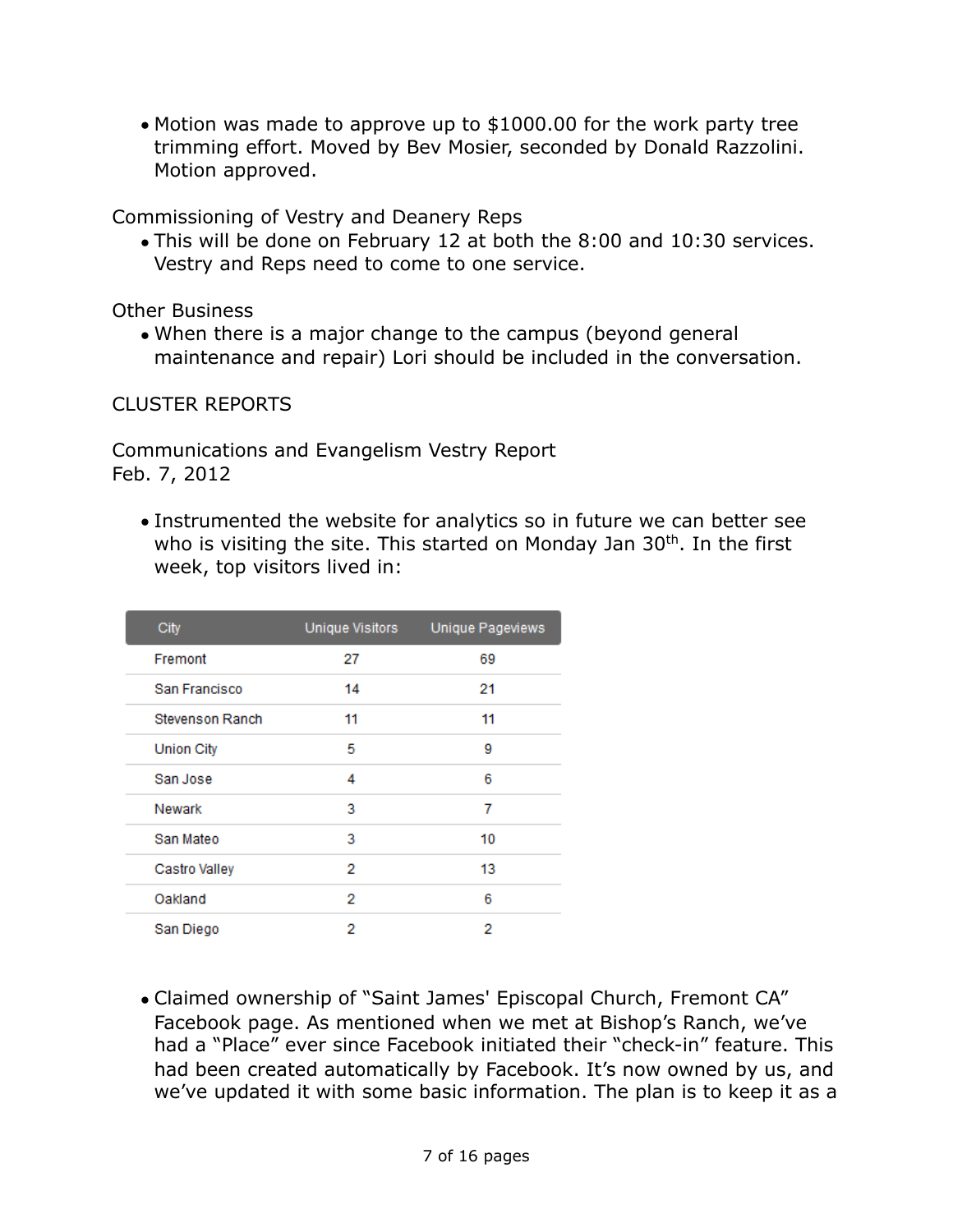presence to drive seekers to the main [saintj.com](http://saintj.com) page. As of Monday evening, 10 people have "liked it" and 91 "were there". (Janet has placed a link on the Website homepage. Intention is to add a similar link to this week's e-mail from the office).



- Taken some steps to make the Weekly Newsletter available from the Web, so in future we might have a copy on the website (with little or no additional effort). It is being published on the Saint James' Facebook page.
- Time of Sunday services fell off banner this week. Currently fixing it.
- Will meet to discuss The Window with Ralph Locher and available staff Feb. 15. Jack Rux has agreed to join the Window team.
- Plan to revisit Google Adwords as a means of advertising sainti.com on Google. Currently using an old account – we'll reinvestigate current options.
- Sketched further 2012 goals for Cluster.

Faithfully submitted, Mike Scrutton Valle Brokes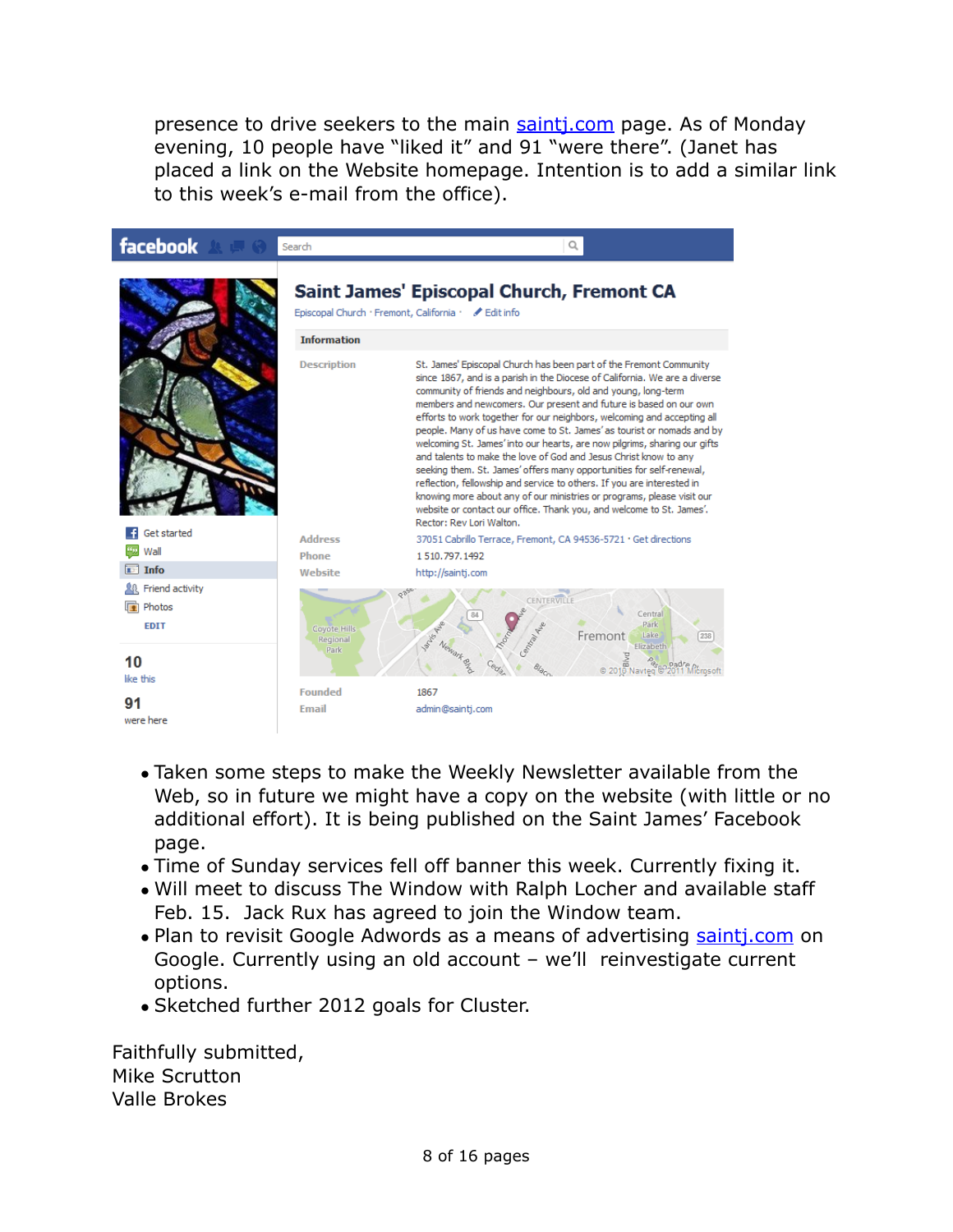\*\*\*\*\*\*\*\*\*\*

- If you are on Facebook, please "Like Us" on Facebook, and please "Like Us" on Yelp as well.
- If you "Like Us" on Facebook, it means that when we do our weekly emails it automatically populates on the St. James' Facebook page which then shows an entry on your Facebook page.

## **Faith Formation Cluster Report**

February 2012

## **Youth and Children**

#### **Youth**

There are a few extra sessions in Feb/March, the first one was last week from 9.15-11am on Sunday - hence the group of youth arriving in the 10:30 am service. There were 10 kids (plus one apology!)

There has been one session with the adult mentors and there is another one coming up. They have also supported Mike and Jan Scrutton as leaders by being an extra adult in sessions. This gives them a chance to see the kids at work but also gives the kids a chance to get to know the adults a little better.

Plans for the Easter overnight are firming up and we have taken the advice from the Diocese Youth Worker on how to word permission forms etc and have checked in for requirements/instructions.

We have booked extra rooms (Vestry room/EB1) for Feb/March to make sure we have the right space for each meeting...

#### **VBS**

Jan Scrutton is meeting with Lori next week to firm up the curriculum planning. The plea for a boat was successful and our water theme is splashing ahead!

#### **Sunday School**

Lauren and Bob Doherty are finishing their term as Sunday school teachers. Ken and Penny Trant have joined Lauren and Bob to start the transition into their term. Attendance is steady with some children coming every week and others less frequently.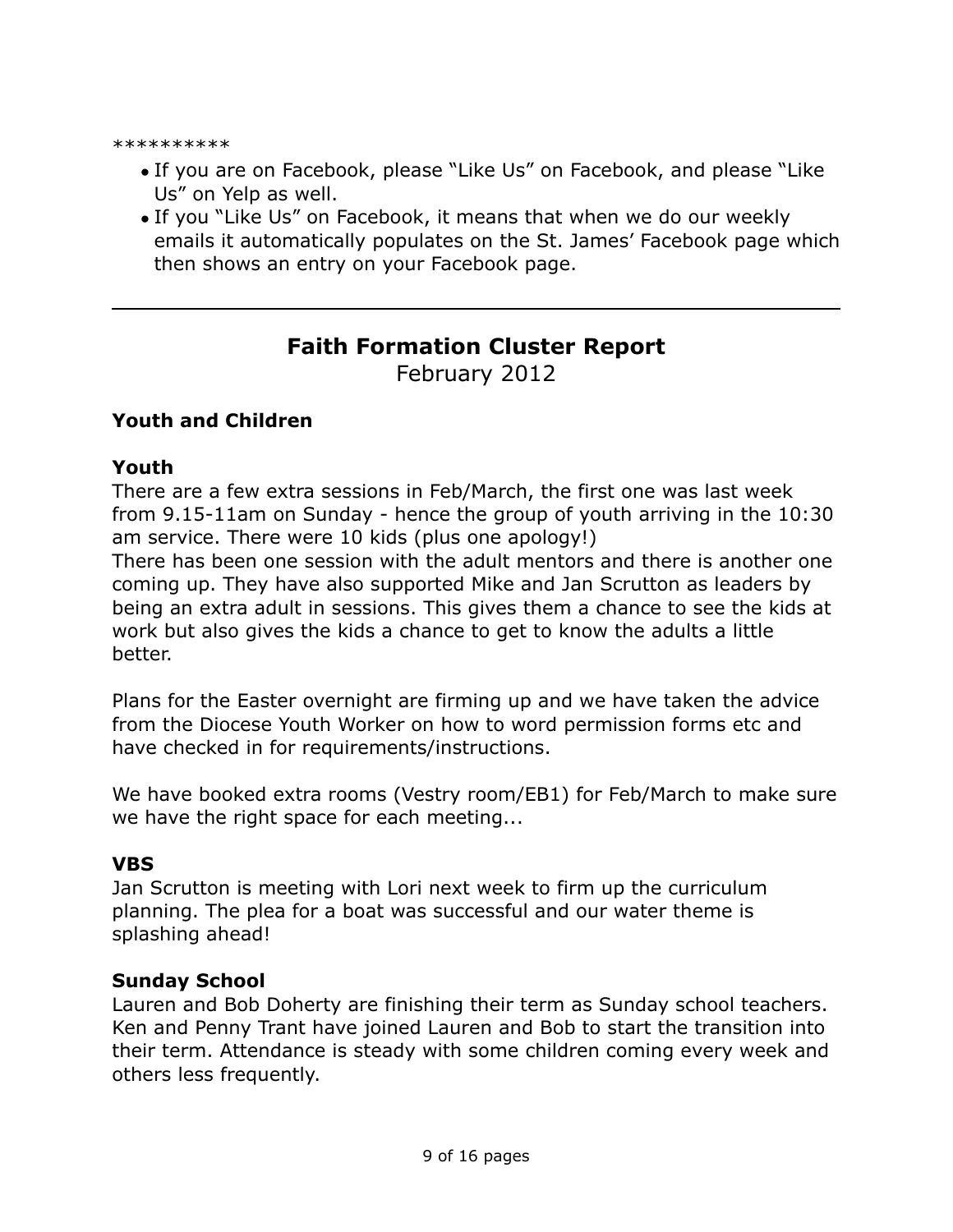## **Adult Faith Formation**

#### **Review of recent classes**

- Women of Faith was well attended, presentations were interesting and varied; it was noted that Leonard the lion puppet was present with Nancy Svenson.
- ABODE Services approximately 26 attended, akin to "preaching to the choir". Presenter was Doug Ford, chair of ABODE Board of Directors. Deanery and Vestry members were unable to attend as they were at the Southern Alameda Deanery Retreat at Bishop's Ranch.
- Review of "Books We Have Known and Loved" on Feb 5, approximately 12 people present.

## **Upcoming Sunday Faith Formation classes/events:**

- Feb. 12 & 19: Meditation/Qi Gong & Tai Chi with Brian Cochran and Sylvia Ma
- Feb. 26: First Lenten class with Lori
	- o Continued on Tuesdays in Lent, 5 nights: Soup Suppers & Class with Lori
	- o Program: "Embracing the Prophets in Contemporary Culture" by Walter Brueggeman. The book is available for \$10.
- Sundays in Lent: March 4-25: First 4 segments of DVD class, "The Challenge of Jesus" by John Dominic Crossan. Part I led by Janet Fischer.
- April 1: Palm Sunday, no class
- April 8: Easter, no class
- April 15 & 22: Class led by Lynn Locher on "Who Wrote the Bible?" by Bart Ehrman.

#### **Movie nights:**

- Feb. 10: Our Vines Have Tender Grapes (1947)
- March 9: The Way (2011)

## **Other upcoming classes:**

- Presentation from an Anglican Franciscan monk, Jude Hill
- Part II of the DVD course, "The Challenge of Jesus" in May.

\*\*\*\*\*\*\*\*\*\*

• Faith formation is cancelled on Memorial Day weekend to allow Memorial Garden Committee to do the coffee hour.

o Marnie Hartmann presented "The Red Tent" and Bob Bell presented "Casting Off".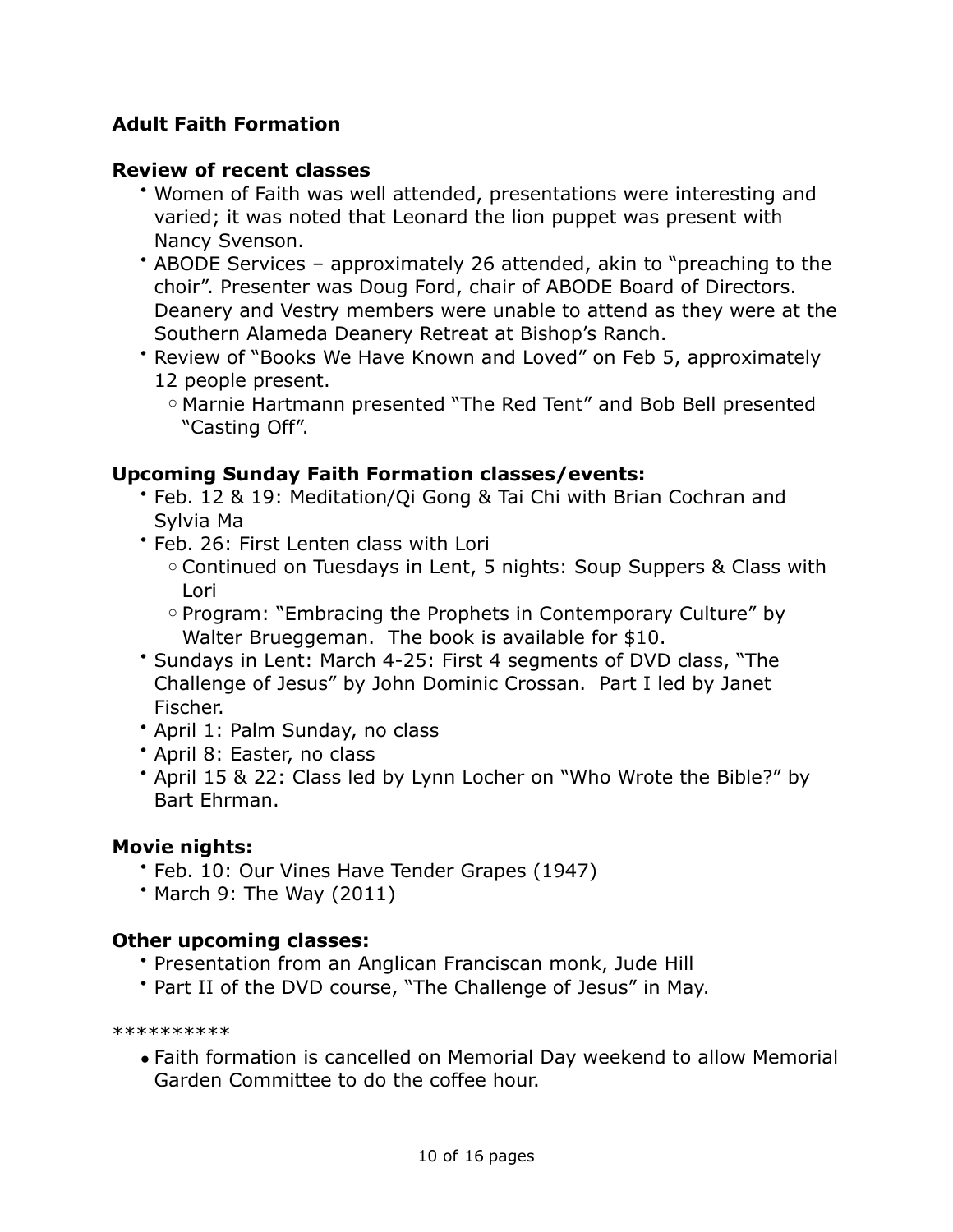- Bruce Roberts is concerned about attendance at the Faith Formation classes. He is asking vestry members to come to as many as they can, and to encourage parishioners to come.
- In general, other meetings should not be scheduled during Faith Formation time as much as possible.

Facilities cluster report - Vestry meeting 02-08-2012

The first order of business is a request for the Vestry to authorize the use of up to \$1000.00 for the work party scheduled this month on the fourth Saturday 02-25-2012.

The plan is (if the weather is clear, otherwise we will postpone) to trim all the tree's around the campus.

We will need to rent a 40' boom, a 6' chipper and 2 chain saws. The estimated expense with delivery, pickup, damage wavers, fuel and equipment is \$750.00. We are requesting authorization up to \$1000.00 in the event of additional needs. We will only use the funds absolutely needed. There is \$700.00 for equipment in the building budget and \$4000.00 for maintenance. We will draw the funds from these budget lines.

We had our fire extinguisher company come out an charge the extinguishers that needed charging and checked our kitchen Halon system.

We are in the process of prioritizing the projects around the campus and should have bids for the patio within the next 30 days and Parking lot within the next 60 days. Other projects will be worked as funding and time allows.

We would like to request an area (possibly in the old office in front of the big church) to put up a planning bulletin board and to properly store our building blue prints. An area of 6' by 8' and an 8' wall area are requested.

Respectfully submitted Bud Spalding and Brad Hoffman [facilities@saintj.com](mailto:facilities@saintj.com)

> **Cluster Report Parish Life – Jan.2012 Submitted By: Donald Razzolini Bob Bynum**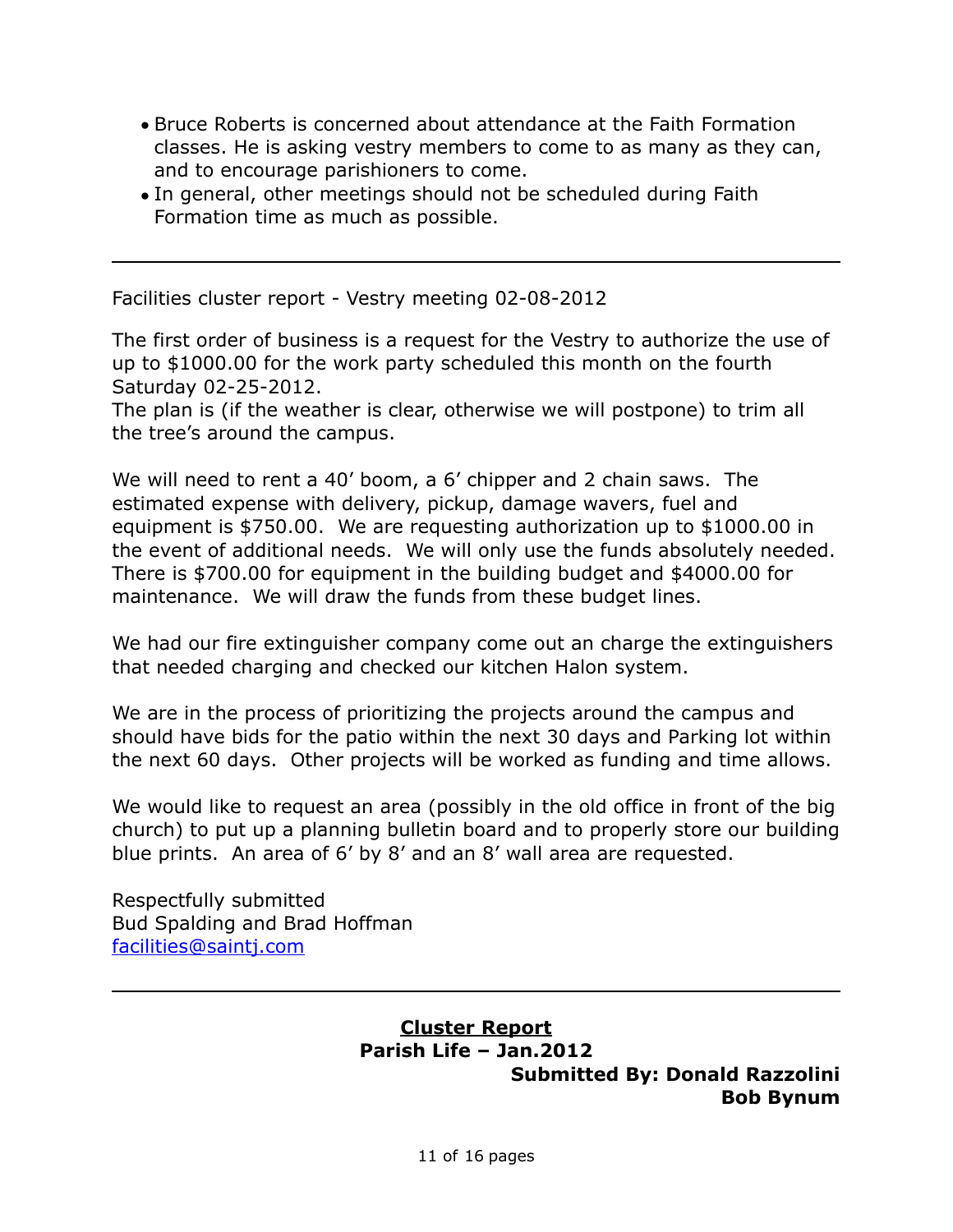## **Welcome to 2012**

We began 2012 at the Bishop's Ranch the weekend of January 27-29. Parish Life welcomed its new liaison Bob Bynum to the fold; welcome aboard Bob it looks to be a great year ahead. During the retreat each cluster came up with new goals to begin the year…parish life goals are as follows. In the months ahead we will add new goals/projects as needed and update you on our progress thru monthly reports.

#### **Goals for 2012**

#### A. **On-going**

- **a. Continue support in the following areas…**
	- **Kitchen**
	- **Congregational Outreach**
	- **Congregational Activities…**
		- **1. Receptions & Memorials**
		- **2. Special Events lead by outside sources**
- B. **Ministry Review possible changes/updates to current ministries**
- C. **Contact Ministry Leaders regarding new Vestry Liaisons IE: Us**
- D. **Updated Ministry contact information**

#### **Current Projects & Activities**

- Contact Ministry Leaders
- Update Ministry contact information

#### **Upcoming Events**

- Vestry Commissioning / Installation TBA
- Window Deadline February 15
- Shrove Tuesday February 21

#### General Discussion

- It was suggested to have all the sign-ups on one board in the Parish Hall.
- Perhaps we need to re-think and re-do bulletin boards.

\*\*\*\*\*\*\*\*\*

• The youth would like to coordinate and do the Easter egg hunt this year. Donald will be working with Jan Scrutton on this.

St. James' Congregational Care and Social Ministries February 2012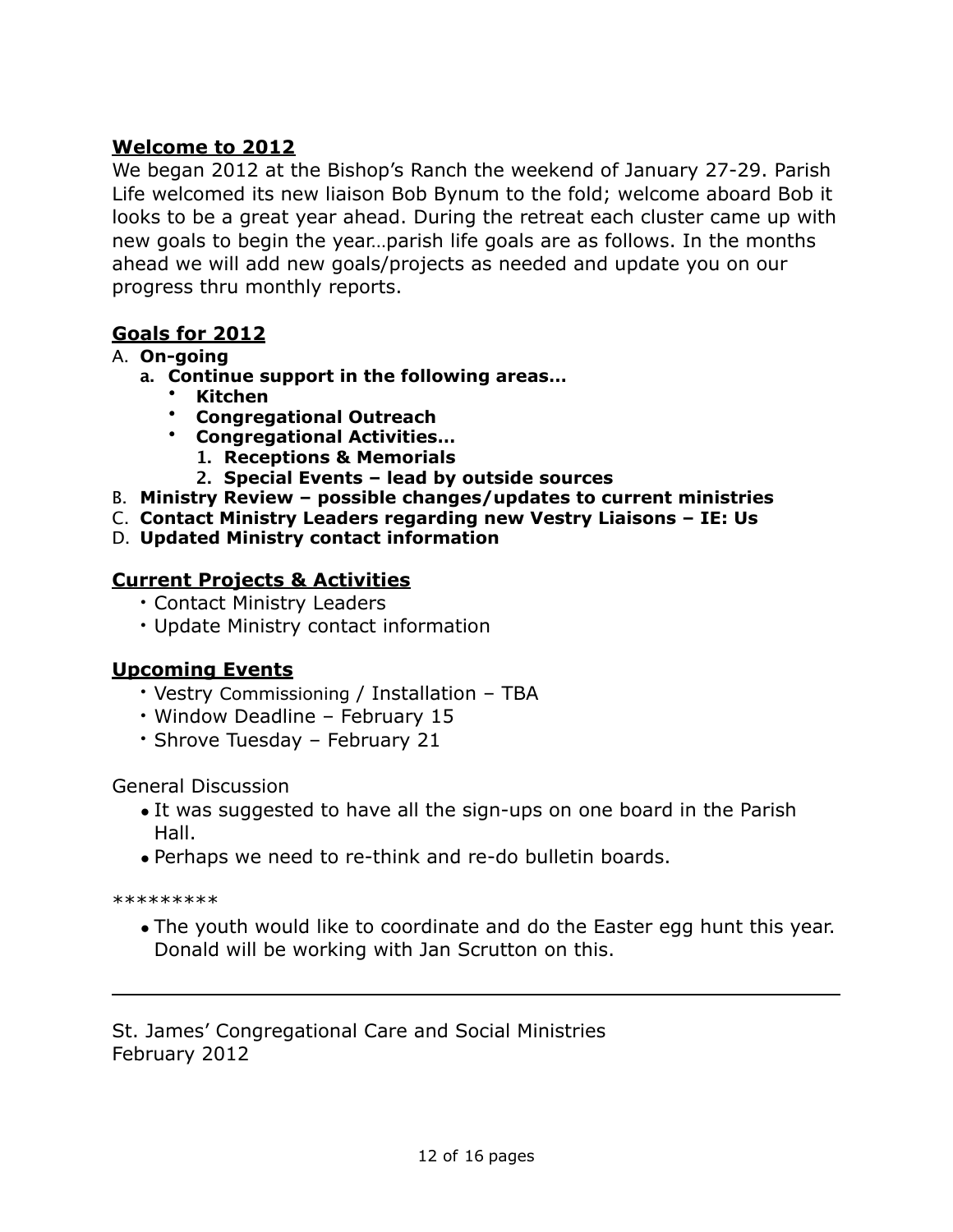The Saint James trademark is our outreach, and we continue to keep an eye on all of our existing outreach ministries, and nurture them.

Recognizing that this Parish has been very good at taking care of each other, we have concluded it is time to improve what we do by making this ministry more intentional. We are in the process of deciding on the best starting point for a Caring Team that would be the focus for such things as providing meals for families in trauma, and providing transportation for such times as medical appointments. We are also considering a needs survey to target what to roll out in the initial model.

In addition a new ministry is being rolled out in our outreach. This is a Ministry Bill Mosier has already begun at Fremont Oak Garden. FOG is a senior housing community that specializes in serving the deaf and hard of hearing. We are also exploring additional avenues for ministry in the Deaf community.

We also hope to substantially support Nets for life this year.

Respectfully Submitted by: Bev Mosier, and Gary Gearheart

## **Lead Team Report February 2012**

The Vestry approved the 2012 Building Budget by email vote prior to the January 22, 2012 Annual Meeting.

After the Annual Meeting and Vestry Retreat, the Lead Team consists of Lori Walton - Rector, Janet Fischer - Senior Warden, Laura Winter - Junior Warden, and Lynn Locher – Treasurer. The new members were approved by the 2012 Vestry to be added to the signature cards for the bank accounts.

We participated in the Vestry and Deanery retreat at Bishop's Ranch with the other churches in our Deanery: St Anne's - Fremont, St Bartholomew's - Livermore, St Claire's - Pleasanton, Holy Cross – Castro Valley, and All Saints – San Leandro.

The Alameda County Registrar of Voters requested the use of the St James' campus for the 2012 general elections (June 5 & Nov 6), and we have said yes.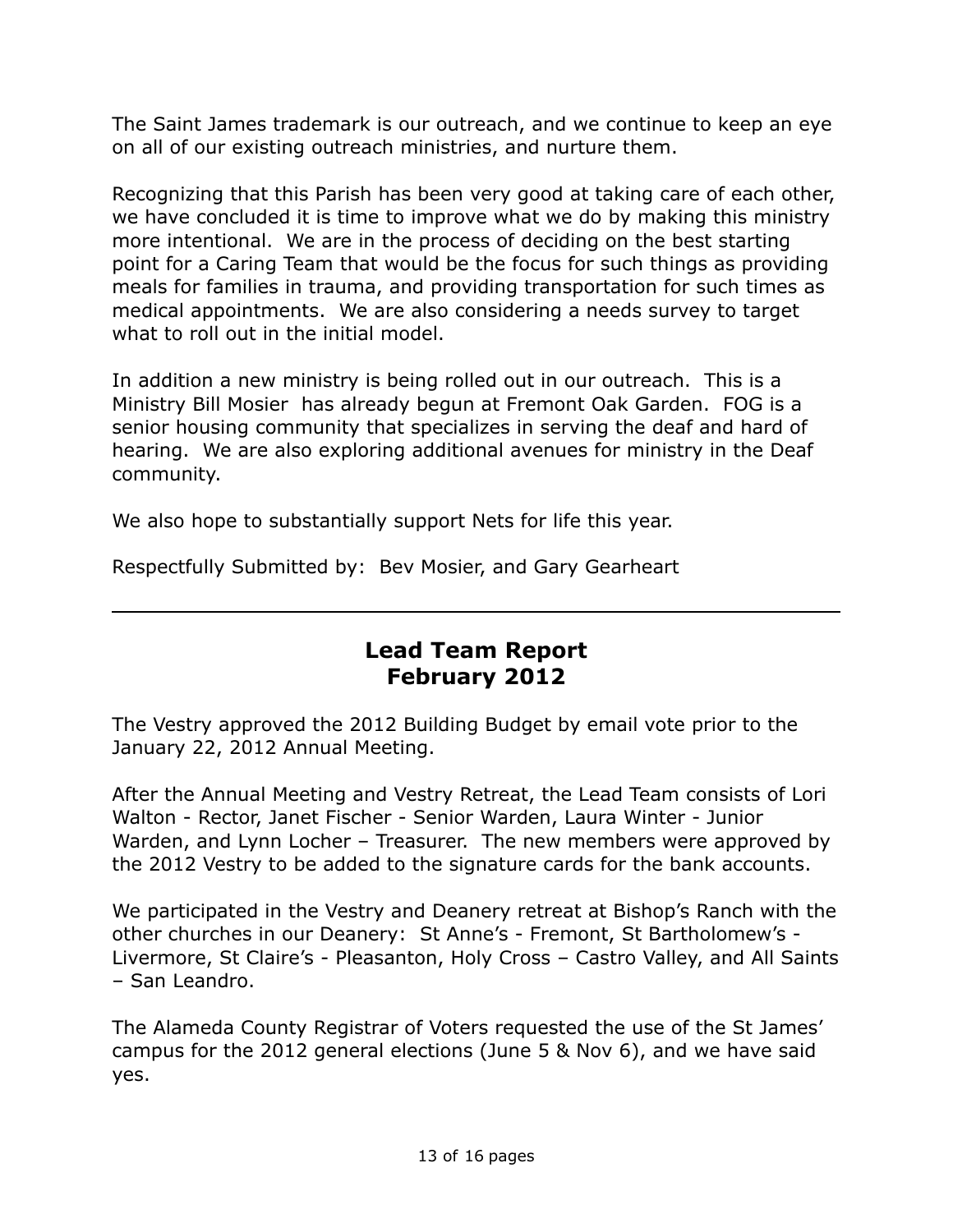Janet met with the Clergy Housing Committee and the Schader Trust Committee and will provide updates at the meeting.

Respectfully submitted, Janet and Laura

Rector's Report Vestry Meeting, February 9, 2012

#### **Worship**

Met with the worship committee to plan Ash Wednesday, Lent, Holy Week. Met with Jennifer to review all music for Lent and to go over Holy Week Services.

Met with Jennifer to review music for Epiphany and to begin looking at Lent. Welcomed the Boy's voice and bell choir that Joey Carini is part of to perform during Lent, March 15. This will be a free-will offering, along with the sale of their compact discs.

#### **Pastoral Care**

Continue to visit parishioner in the hospital, trying to get there 3-4 times a week. Visited a homebound parishioner and arranged for Lay Eucharistic Visiting for her as well.

#### **Children & Youth**

Planning for an Imposition of Ashes for the children on Shrove Tuesday.

Posted information regarding Diocesan Camps on the parish hall bulletin board and hope to see some families take advantage of the opportunity.

#### **Welcoming / New People / Evangelism**

Sent emails to a handful of visitors, welcoming them to St. James'.

#### **Stewardship/Finance**

Worked with Jan Scrutton and Janet Fischer to launch the Shader Fund suggestion sheet.

Updating statistics for use in the annual parochial report.

#### **Administration/Staff**

Welcomed the new parish administrator, Brenda Iodence, on January 25. Have spent time training her, though she's quick to pick up on things.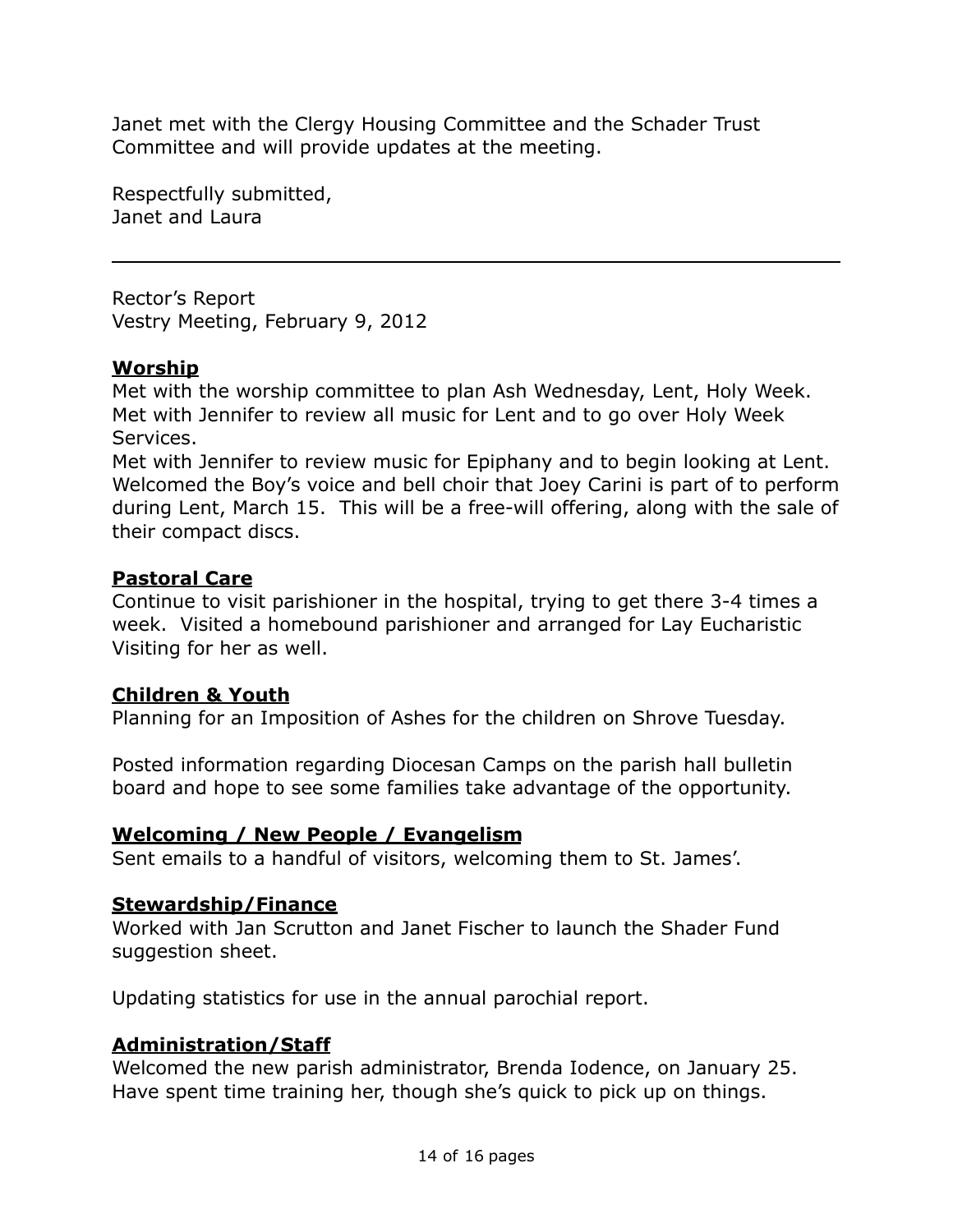Enjoyed a successful annual meeting and the election of fabulous vestry members and deanery delegates.

Planned and executed the vestry retreat.

### **Facilities**

Continuing to promote the "chip in for chairs" campaign. Asked Scott Kennedy to communicate to Worship Interiors we'd like them to do the work during the last two weeks of March to avoid any conflict with other church use.

Asked the work party leader with a cc: to facilities cluster that I be informed of/consulted before any work beyond general maintenance and cleaning is done on the property. This request resulted from a tree removal being done without my knowledge.

## **Other**

Met with the Tri-City Interfaith Coalition for lunch; hope to begin attending their monthly meetings.

Met with Clergy Housing Committee to discuss moving forward on securing a loan for home purchase.

\*\*\*\*\*\*\*\*\*\*

- The back Little Church windows were taken out for restoration.
- Lori has been re-organizing EB5. It is divided into two sections:
	- Storage for furniture, some audio equipment, etc.
	- Storage for liturgical decorations and materials used for services/ celebrations like Maundy Thursday materials, Easter eggs, etc. Have authorized Greg Miller to put up a pulley system against the back wall to hang some of the larger vestment pieces
- Pew Chairs
	- 23 people have donated for pew chairs so far.
	- Company doing the pew chairs will be starting February 27, and anticipate being done around March 15-ish.
	- It was suggested to move the "sample" pew chair and the chart to the Narthex to make it more visible.